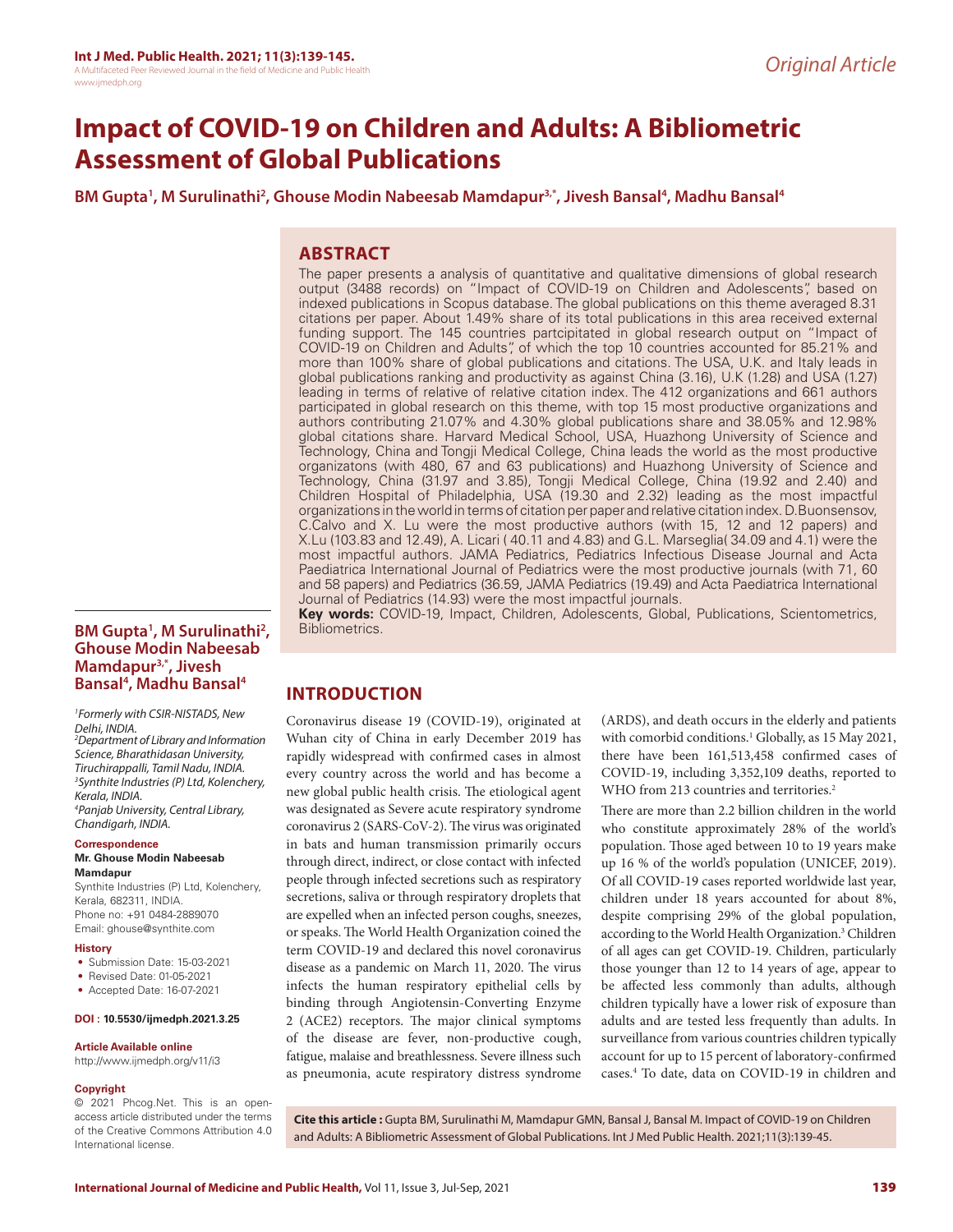adolescents remain scarce, despite the number of confirmed COVID-19 cases now exceeding 8 million globally. Nevertheless, a small proportion of children and adolescents develop severe disease and require ICU support, frequently needing prolonged ventilatory support. However, fatal outcome is rare overall.<sup>5</sup>

The unexpected disruption of the social fabric and norms has affected the behavioral and mental health of the public, including children. The mental health of children has been influenced by several ways, as this unprecedented situation changed a way they typically grow, learn, play, behave, interact, and manage emotions. Children with pre-existing psychiatric disorders such as attention-deficit/hyperactivity disorder (ADHD), anxiety, depression, mood disorders, and behavior disorders could be adversely impacted during this stressful situation.<sup>6</sup>

The COVID-19 pandemic is harming health, social and material well-being of children worldwide, with the poorest children, including homeless children and children in detention, hit hardest. School closures, social distancing and confinement increase the risk of poor nutrition among children, their exposure to domestic violence, increase their anxiety and stress, and reduce access to vital family and care services. Widespread digitalisation mitigates the education loss caused by school-closures, but the poorest children are least likely to live in good home-learning environments with internet connection. Furthermore, increased unsupervised on-line internet use has magnified issues around sexual exploitation and cyber-bullying.7

COVID-19 affects all components of the respiratory system, including the neuromuscular breathing apparatus, the conducting airways, the respiratory airways and alveoli, the pulmonary vascular endothelium, and pulmonary blood flow. Viral pneumonia is the most frequent serious clinical manifestation of COVID-19, prominently featuring fever, cough, dyspnea, hypoxemia, and bilateral infiltrates on chest radiography. Dry cough is more common than a productive cough. Dyspnea appears after a median time of 5 to 8 days. Severe hypoxemic respiratory failure consistent with the Berlin definition of the acute respiratory distress syndrome (ARDS) occurs in a significant proportion of patients with COVID-19 pneumonia..While the pulmonary system is most commonly affected, extrapulmonary clinical manifestations of COVID-19 exist and affect multiple other organs and organ systems including cardiovascular, renal, hepatic, gastrointestinal, ocular, dermatologic, and neurological systems, which could have significant health consequences.<sup>8,9</sup>

Bibliometrics, together with novel visualization methods of scientific information, have been used here which is helpful in identifing emerging outbreaks of infectious disease. Bibliometrics is also recognized as an essential tool and is widely used in a variety of fields to measure and evaluate scientific research quantitatively and qualitatively.<sup>10</sup>

#### Literature Review

Athough several bibliometric studies have been recently carried output on global and national output of Coronovirus research as well as on COVID-19. One recent study was undertaken by Monzani, Tagliaferri, Bellone, Genoni and Rabbone,<sup>11</sup> which analysed 2301 global publications on COVID-19 in pediatric age using data from Scopus database during January 1, 2020 and June 11, 2020. A bibliometric methodology was applied to evaluate the total number of papers and citations, journal and publication types, the top-productive institutions and countries and their scientific collaboration, the core keywords. Grover, Gupta amd Mamdapur<sup>12</sup> carried out another bibliometric study on the "Impact of COVID-19 on Mental Health of Children and Adolescents, which studied 1787 global papers indexed in Scopus database duting 2020-21.

Since no recent comprensive study was available on this topic, we decided to undertake the present study on the "Impact of COVID-19 on Children and Adults" using bibliometric methods to understand bibliometric characterstics of global literature and to study the research trends. It also evaluates the performance of global countries, organizations, authors and journals, besides identifying the scatter of literature across broad subjects and keywords for understanding the research trends. The study used indexed publications data till 1 May 2021 from Scopus databases

# **MATERIALS AND METHODS**

For this study, the global publications on the "Impact of COVID-19 on Children and Adolescents" were identified, retrievied and downloaded from the the Scopus database (http://www.scopus.com) on 1.5..2021 using a well conceived search strategy. Here a set of two types keywords related to "COVID-19" and "Children or Adolescents" were used in "Keyword tag" and in "Article Title tag" (joined by Bolean operator "OR") of the Scopus database, yielding 3488 global records. The search strategy was further refined first by country to get publication output data of top 10 countries and secondly to get statistics on global output by subject, collaborating country, organization, author and journal. Citations to publications were counted from date of their publication till 1.5.2021.

TITLE ( "COVID 19" OR "2019 novel coronavirus" OR "coronavirus 2019" OR "coronavirus disease 2019" OR "2019-novel CoV" OR "2019 ncov" OR covid 2019 OR covid19 OR "corona virus 2019" OR ncov-2019 OR ncov2019 OR "nCoV 2019" OR 2019-ncov OR covid-19 OR "Severe acute respiratory syndrome coronavirus 2" OR "SARS-CoV-2" ) OR KEY ( "COVID 19" OR "2019 novel coronavirus" OR "coronavirus 2019" OR "coronavirus disease 2019" OR "2019-novel CoV" OR "2019 ncov" OR covid 2019 OR covid19 OR "corona virus 2019" OR ncov-2019 OR ncov2019 OR "nCoV 2019" OR 2019-ncov OR covid-19 OR "Severe acute respiratory syndrome coronavirus 2" OR "SARS-CoV-2" ) and TITLE (CHILD\* OR INFANT OR ADOLESCENT)

# **ANALYSIS AND RESULTS**

## Publication Growth

The global publications on "Impact of COVID 19 on Children and Adults" consisted of 3488 records (2021=2157; 2021=1331) as indexed in Scopus database during 2020 -2021. The 3488 global publications on this theme received 28972 citations and averaged 8.31 citations per paper (CPP). Only 52 (1.49%) out of 1797 global publications in this area were funded by national and international funding agencies. These 52 funded papers received 13345 citations, averaging 256.63 citations per paper. The major agencies providing funding support to global research in this area were U.S.Department of Health and Human Service (127 papers), National Institute of Health, USA (117 papers), National Natural Science Foundation of China (54 papers), National Institute of Health Research (32 papers), European Commission (27 papers), National Institute of Mental Health (21 papers), Center for Disease Control and Prevention, USA (18 papers), U.K. Research and Innovation (18 papers), etc.

The 59.09% (2061) and 15.63% (545) share of global publications appeared as articles and letters, followed by reviews, notes and editorials (9.98%, 7.94% and 5.42%), short surveys, eerratum and conference papers (0.83%, 0.75% and 0.34) and data paper (0.03%).

## Top Ten Most Productive Countries

The 145 countries took part in global research on "Impact of COVID-19 on Children and Adolescents" and their distribution was uneven: 93 countries published 1-10 papers, 36 countries published 11-50 papers, 4 countries published 51-100 papers and 12 countries published 104-941 papers each. The top 10 most countries among 145 partcipitating countries, contributed 117 to 941 papers and together contributed 85.21% share of global publications outout and more than 100% share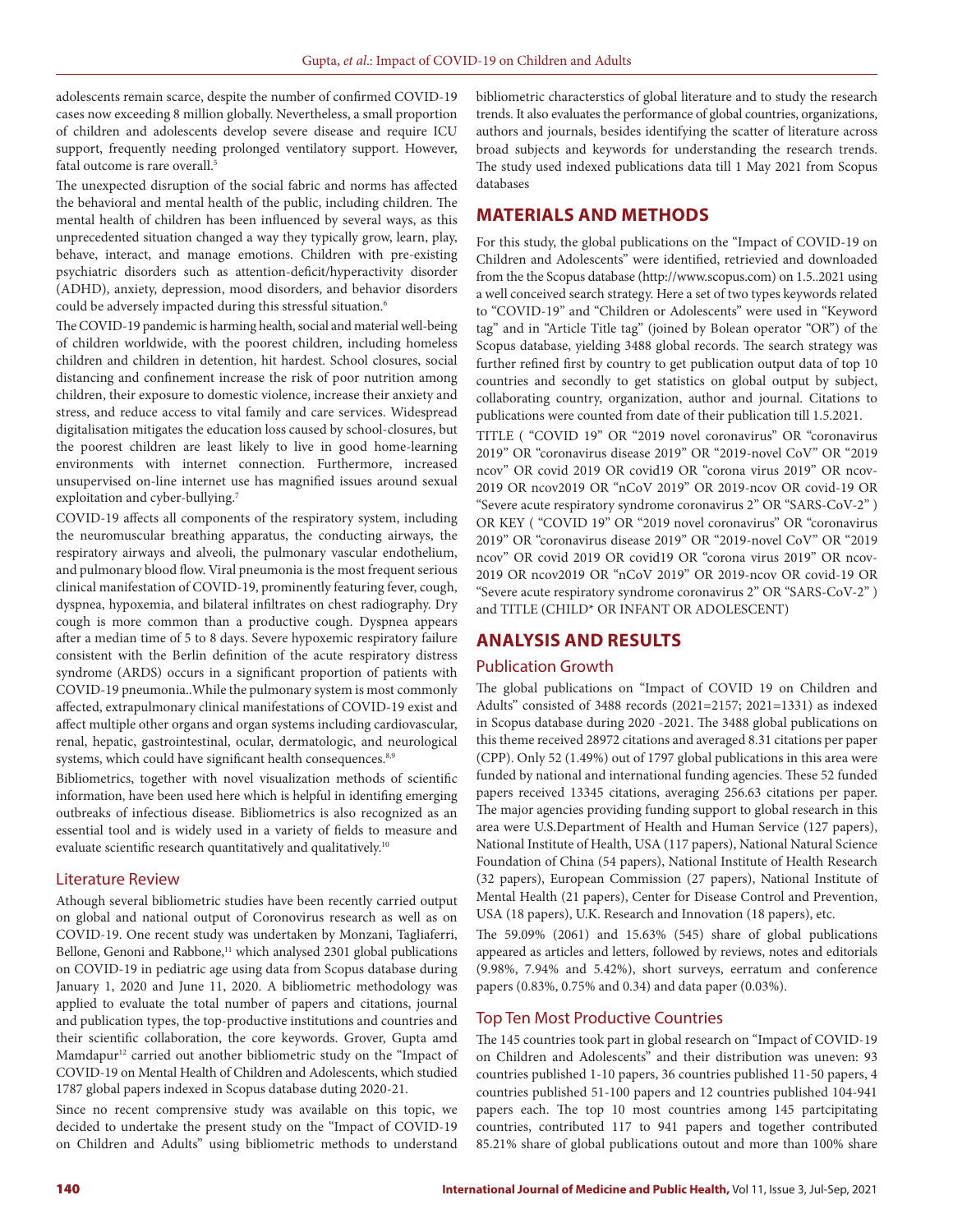to global citation output.. USA, U.K., Italy and China are the top ranking countries with global publication share of 26.98%, 11.41% and 10.92% respectively, followed by India (6.34%), Canada, Spain, Turkey, Australia and France (from 3.35% to 4.96%). China (3.16), U.K (1.28), USA (1.27), France (1.22), Italy (1.15) and Australia (1.08) registered relative citation index above 1.0 The share of international collaborative papers in global output of the top 10 countries varied from 13.60% to 61.29%, with average value as 33.48% during 2020-21 (Table 1).

#### Collaboration among Top 10 countries

All the top 10 countries have had one to many collaborative linkages and their total collaborative linkages varied from 54 to 295. Their individual country to country collaborative linkages varied from 1 to 63. The top countries with most collaborative linkages (295, 269 and 155) were -- USA, U.K. and Italy. The three countries with least collaborative linkages (54, 94 and 114) were -- China, India and France. The research collaboration at country-country level was the most between USA-Canada (63 linkages), followed by USA – U.K. (59 linkages), USA-Canada (41 linkages), U.K. - Italy (37 linkages), USA-China (37 linkages), usa-Italy (34 linkages), U.K.-Spain (31 linkages), U.K. – Spain (28 linkages), etc. (Table 2).

#### Subject-Wise Distribution of Global Research Output

Among 9 broad subjects (as identified in Scopus database) contributing to research on "Impact of COVID-19 on Children and Adolescents', Medicine contributed the largest publication share (83.89%) to global output, followed by Psychology (10.24%), Social sciences (7.68%), and other five subjects contributing less than 5.0% (from 1.58% to 4.90%). Environment Science registered the largest citation impact per paper (10.81) and least by Pharmacology, Toxicology and Pharmaceutics (4.47) (Table 3).

## Sub-Field Wise Distribution of Papers

Mental health and related disorders accounted for the largest publications share (51.55%) of global publications on "The Impact of COVID-19 on Children and Adolescents", followed by respiratory related disorders (17.06%) and the rest are on extra-pulmonary manifestions of COVID-19

**Table 1: Profile of Top 10 Countries on "Impact of COVID-19 on Children and Adolescents". S.No Name of the Country TP TC CPP %TP HI ICP %ICP RCI** 1 USA 941 9904 10.52 26.98 44 259 27.52 1.27 2 U.K 398 4236 10.64 11.41 33 188 47.24 1.28 3 Italy 381 3647 9.57 10.92 31 109 28.61 1.15 4 China 336 8823 26.26 9.63 40 85 25.30 3.16 5 India 221 634 2.87 6.34 12 52 23.53 0.35 6 Canada 173 1166 6.74 4.96 18 99 57.23 0.81 7 Spain 156 1133 7.26 4.47 15 57 36.54 0.87 8 Turkey 125 343 2.74 3.58 10 17 13.60 0.33 9 Australia 124 1110 8.95 3.56 12 76 61.29 1.08 10 France 117 1186 10.14 3.35 15 53 45.30 1.22 Total 2972 32182 10.83 85.21 23 995 33.48 1.30 World 3488 28972 8.31

TP=Total Papers; TC=Total Citations; CPP=Citations Per Paper; ICP=International Collaborative Papers; HI=*h*-Index; RCI=Relative Citation Index

| Table 2: Collaborative linkages among top 10 countries. |                               |                                                                                            |                     |  |  |  |  |
|---------------------------------------------------------|-------------------------------|--------------------------------------------------------------------------------------------|---------------------|--|--|--|--|
| S.No                                                    | Name of the<br><b>Country</b> | <b>Number of Collaborative linkages</b><br>with other 9 countries                          | <b>TCL</b><br>(NOC) |  |  |  |  |
| $\mathbf{1}$                                            | <b>USA</b>                    | $2(59)$ , $3(34)$ , $4(37)$ , $5(20)$ , $6(63)$ , $7(18)$ ,<br>$8(9)$ , $9(31)$ , $10(24)$ | 295(9)              |  |  |  |  |
| $\overline{2}$                                          | U.K                           | $1(59)$ , 3(39), 4(24), 5(23), 6(27), 7(31),<br>8(11), 9(31), 10(24)                       | 269(9)              |  |  |  |  |
| 3                                                       | Italy                         | $1(34), 2(39), 4(6), 5(8), 6(6), 7(25), 8(10),$<br>9(8), 10(19)                            | 155(9)              |  |  |  |  |
| $\overline{4}$                                          | China                         | $1(37), 2(24), 3(6), 5(5), 6(4), 7(3), 8(1),$<br>9(9), 10(5)                               | 94(9)               |  |  |  |  |
| 5                                                       | India                         | $1(20), 2(23), 3(8), 4(5), 6(7), 7(6), 8(4),$<br>9(11), 10(10)                             | 94 (9)              |  |  |  |  |
| 6                                                       | Canada                        | $1(63), 2(27), 3(6), 4(4), 5(7), 7(7), 8(3),$<br>9(14), 10(7)                              | 138(9)              |  |  |  |  |
| 7                                                       | Spain                         | $1(18), 2(31), 3(25), 4(3), 5(6), 6(7), 8(7),$<br>9(5), 10(13)                             | 115(9)              |  |  |  |  |
| 8                                                       | Turkey                        | $1(9)$ , $2(11, 3(10), 4(1), 5(4), 6(3), 7(7),$<br>9(3), 10(6)                             | 54 (9)              |  |  |  |  |
| 9                                                       | Australia                     | $1(31), 2(31), 3(8), 4(9), 5(11), 6(14), 7(5),$<br>8(3), 10(6)                             | 118(9)              |  |  |  |  |
| 10                                                      | France                        | $1(24), 2(24, 3(19), 4(5), 5(10), 6(7),$<br>7(13), 8(6), 9(6)                              | 114(9)              |  |  |  |  |

TCL=Total Collaborative linkages; NOC=Number of countries

#### **Table 3: Subject-Wise Breakup of Indian Publications in "Impact of COVID-19 on Children's and Adults" during 2020-21.**

| S.No           | <b>Subject</b>                                  | <b>TP</b> | <b>TC</b> | <b>CPP</b> | %TP   |
|----------------|-------------------------------------------------|-----------|-----------|------------|-------|
| 1              | Medicine                                        | 2926      | 27364     | 9.35       | 83.89 |
| $\overline{2}$ | Psychology                                      | 357       | 2030      | 5.69       | 10.24 |
| 3              | Social Sciences                                 | 268       | 1165      | 4.35       | 7.68  |
| $\overline{4}$ | Immunology and<br>MIcrobiology                  | 171       | 1849      | 10.81      | 4.90  |
| 5              | <b>Nursing</b>                                  | 165       | 932       | 5.65       | 4.73  |
| 6              | Biochemistry, Genetics and<br>Molecular Biology | 155       | 1216      | 7.85       | 4.44  |
| 7              | Neurosciences                                   | 94        | 485       | 5.16       | 2.69  |
| 8              | <b>Environment Science</b>                      | 89        | 973       | 10.93      | 2.55  |
| 9              | Pharmacology, Toxicology<br>and Pharmaceutics   | 55        | 246       | 4.47       | 1.58  |
|                | Global output                                   | 3488      | 28972     | 8.31       |       |

TP=Total Papers; TC=Total Citations; CPP=Citations Per Paper

disease. Amonst extra-pulmonary manifestations, Cardiovascular related disorders accounts for the highest share (11.47%), followed by Systematic Inflammatory Response Syndrome (10.84%), Multisystem Inflammatory Syndrome (7.40%), Mucocutaneous Lymph Node Syndrome (&.08%), Diabetes related endocrine disorders (4.90%), etc. (Table 4).

#### Top 15 Most Productive Organizations

In all 412 organizations participated in global research on "Impact of COVID-19 on Children and Adolescents", of which 251 organizations published 1-10 papers each, 141 organizations published 11-30 papers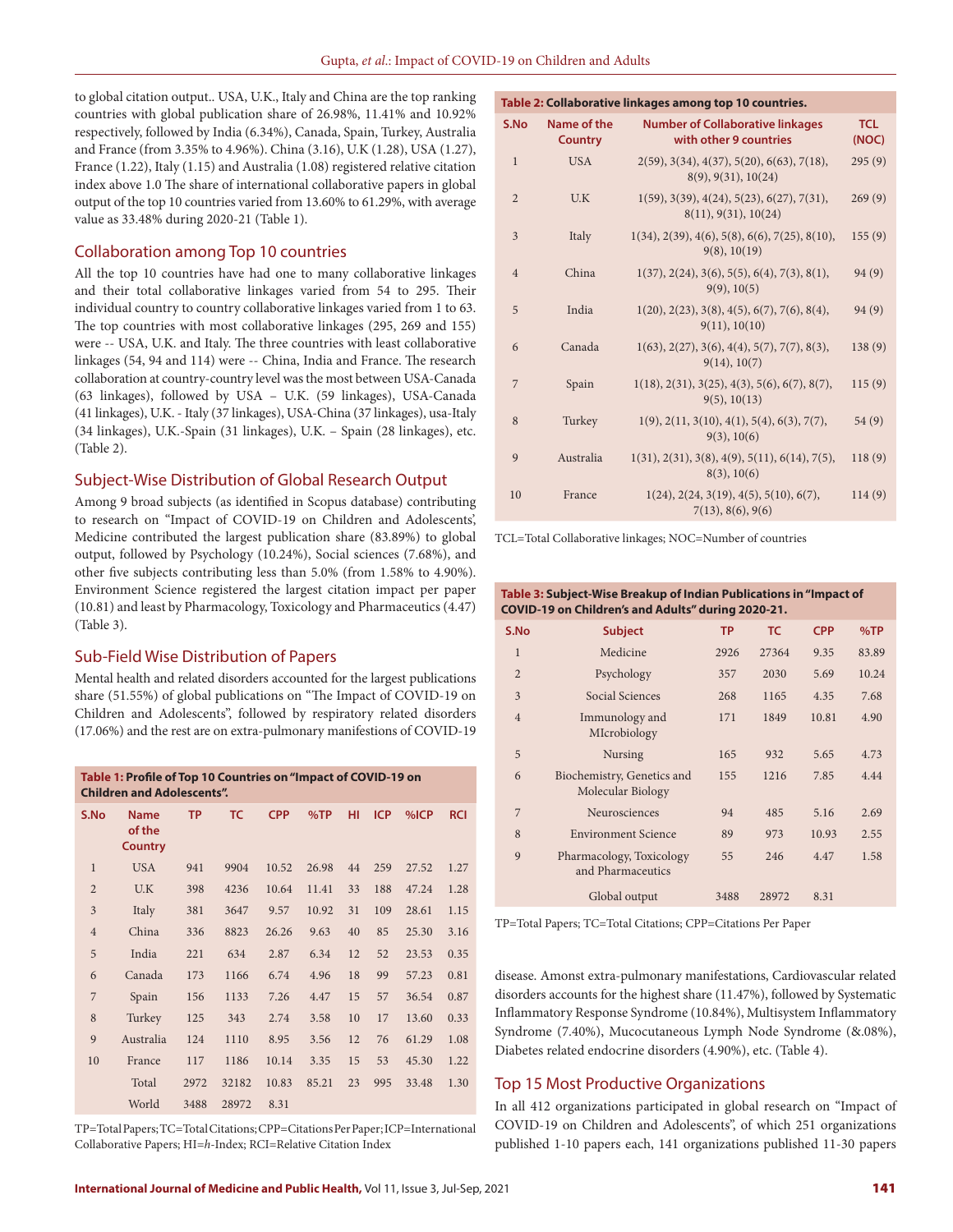| Table 4: Distribution of Publications on Impact of COVID 19 on |
|----------------------------------------------------------------|
| <b>Children's and Adolescents by Type of Disease.</b>          |

| S.No           | Name of the Disease*                                   | <b>TP</b> | <b>TC</b> | <b>CPP</b> | %TP   |
|----------------|--------------------------------------------------------|-----------|-----------|------------|-------|
| $\mathbf{1}$   | Mental Health and Related<br>Psychiatric Disorders     | 1798      | 20511     | 11.41      | 51.55 |
| $\overline{2}$ | <b>Respiratory Related Disorders</b>                   | 595       | 14136     | 23.76      | 17.06 |
| 3              | <b>Extra Pulmonary Manifestations</b>                  |           |           |            |       |
| 3.1            | Cardiovascular Disease and<br><b>Related Disorders</b> | 400       | 4782      | 11.96      | 11.47 |
| 3.2            | Systematic Inflammatory<br>Response Syndrome           | 378       | 4220      | 11.16      | 10.84 |
| 3.3            | Multisystem Inflammatory<br>Syndrome                   | 258       | 2201      | 8.53       | 7.40  |
| 3.4            | Mucocutaneous Lymph Node<br>Syndrome                   | 247       | 4248      | 17.20      | 7.08  |
| 3.5            | Diabetes and Related Endocrine<br><b>Disorders</b>     | 171       | 1753      | 10.25      | 4.90  |
| 3.6            | <b>Gastro Related Diseases</b>                         | 89        | 2372      | 26.65      | 2.55  |
| 3.7            | <b>Skin Related Diseases</b>                           | 62        | 880       | 14.19      | 1.78  |
| 3.8            | Kawakasi Disease                                       | 59        | 403       | 6.83       | 1.69  |
| 3.9            | Eye Disease-Conjunctivitis                             | 53        | 1523      | 28.74      | 1.52  |
| 3.10           | <b>Neurological Diseases</b>                           | 37        | 381       | 10.30      | 1.06  |
|                | Renal                                                  | 17        | 64        | 3.76       | 0.49  |
|                | Global total                                           | 3488      |           |            |       |

There is dublication and overlapping of publications across subjects

each, 15 organizations 31-52 papers each and 5 organizations 51-80 papers each. The productivity of top 15 most productive organizations varied from 33 to 80 publications per organization; together they contributed 21.07% (735) global publications share and 38.05% (11025) global citations share. Their detailed scientometric profile of top 15 most productive organizations is presented in Table 5.

- Five organizations registered their publications output above their group average (49.0): Harvard Medical School, USA (80 papers), Huazhong University of Science and Technology, China (67 papers), Tongji Medical College, China (63 papers), Children Hospital, Boston, USA (61 papers) and IRCCS Ospedale Pediatrico Bambino Gesu, Italy (53 papers);
- Six organizations registered their citations per paper and relative citation index above the group average (15.0 and 1.81) of all organizations: Huazhong University of Science and Technology, China (31.97 and 3.85), Tongji Medical College, China (19.92 and 2.40), Childrens Hospital of Philadelphia, USA (19.30 and 2.32), INSERM, France (17.54 and 2.11), University of Melbourne, Australia (16.70 and 2.01) and Children Hospital, Boston, USA (16.34 and 1.97).

# Institutional Collaboration among Top 15 Most Productive Organizations

The total collaborative linkages of top 15 organizations varied from 6 to 79. The individual organization to organization collaborative linkages varied from 1 to 62. Amongst top 15 most productive organizations, the top 3 organizations with largest linkages (79, 71 and 69) were Children Hospital, Boston, USA, Huazhong University OF Science and Technology, China and Harvard Medical School, USA. The top 3 organizations with least linkages (3, 6 and 12) were: INSERM, France, Universita degli Studi di Milano, Italy and Sapienza University of Rome, Italy. In terns of organization to organization linkages, the largest number of collaborative linkages (62) are between Huazhong University oF Science and Technology, China and Tongji Medical College, China, followed by Harvard Medical School, USA and Children Hospital, Boston, USA (46 linkages), Hospital for Sick Children University of Toronto, Canada and University of Toronto, Canada (22 linkages), Children Hospital, Boston, USA and Hospital for Sick Children University of Toronto, Canada (!0 linkages), etc (Table 6).

#### Top 15 Most Productive Authors

661 authors participated in global research on "Impact of COVID19 on Children and Adolescents", of which 583 authors published 1-5 paper each, 72 authors 6-10 papers each and 6 authors 11-5 papers each. The research productivity of top 15 most productive authors varied from 8 to 15 publications per author. Together they contributed 4.30% (150) global publications share and 12.98% (3761) global citations share. Their detailed scientometric profile of top 15 most productive authors is presented in Table 7. On further analysis, it was observed that : (i) Six of top 15 authors registered their publications output above the group average of 10.0: D.Buonsensov (Italy) (15 papers), C.Calvo (Spain), X. Lu (China( and A. Villani (Italy)(12 papers each), A. Campana (Italy) and G.L. Marseglia (Italy)(11 papers each); and (ii) Four of top 15 authors registered their citation per paper and relative citation index above the group average (25.07 and 3.02) of all authors: X.Lu (China)( 103.83 and 12.49); A. Licari (Italy)( 40.11 and 4.83), G.L. Marseglia (Italy)(34.09 and 4.1) and D. Buonsenso (Italy)( 32.2 and 3.87).

#### Medium of Research Communication

All paperss on "Impact of COVID-19 on Children and Adolescents" appeared in 371 journals: 258 journals published in 1-5 papers each, 61 journals published 6-10 papers each, 29 journala published 11-20 papers each, 17 journals published 21-50 papers and 6 journals published 51-71 papers each. The top 15 most productive journals accounted for 20.286% share of global publications in journals.

*JAMA Pediatrics* was the topmost productive journal (with 71 papers) in reporting Indian research in the field of "Impact of COVID-19 on Children and Adolescents", followed by *Pediatrics Infectious Disease Journal* (60 papers), *Acta Paediatrica International Journal of Pediatrics* (58 papers), *Frontiers in Pediatrics* (55 papers), *Journal of Pediatrics* (52 papers), *Pediatrics*(51 papers), *Pediatric Pulmonology* (48 papers), etc, *Pediatrics* was the tomost most impact ful journal in terms of citation per paper (36.59)., followed by *JAMA Pediatrics* (19.49), *Acta Paediatrica International Journal of Pediatrics* (14.93), *Journal of Pediatrics* (12.46), *Pediatrics Infectious Disease Journal* (12.05), *Archives of Disease in Childhood* (7.30), *Frontiers in Pediatrics* (6.35), etc. (Table 8).

## High Cited Papers

Of the total global output in "Impact of COVID-19 on Children and Adolescents" (3488 publications), only 52 (1.49% share) accumulated 101 to 1167 citations per paper (cumulative total 13345 citations) since their publication during 2020-21, averaging to 256.63 citations per paper. The distribution of these 52 highly cited papers is skewed: Twenty seven papers registered citations in the range 101-194 per paper, 11 papers were in citation range 203-287, 9 papers in citation range 303-498, 4 papers in citation range 519-880 and 1 paper received 1167 citations. Of the 52 highly cited papers, 23 were published as articles, 10 as letters, 9 as reviews, 6 as notes, and 2 each as short surveys and editorials. Of the 52 highly cited papers, 8 resulted from contribution by single organizations per paper (non-collaborative papers) and 44 from two or more organizations per paper (32 national collaborative and 12 international collaborative papers).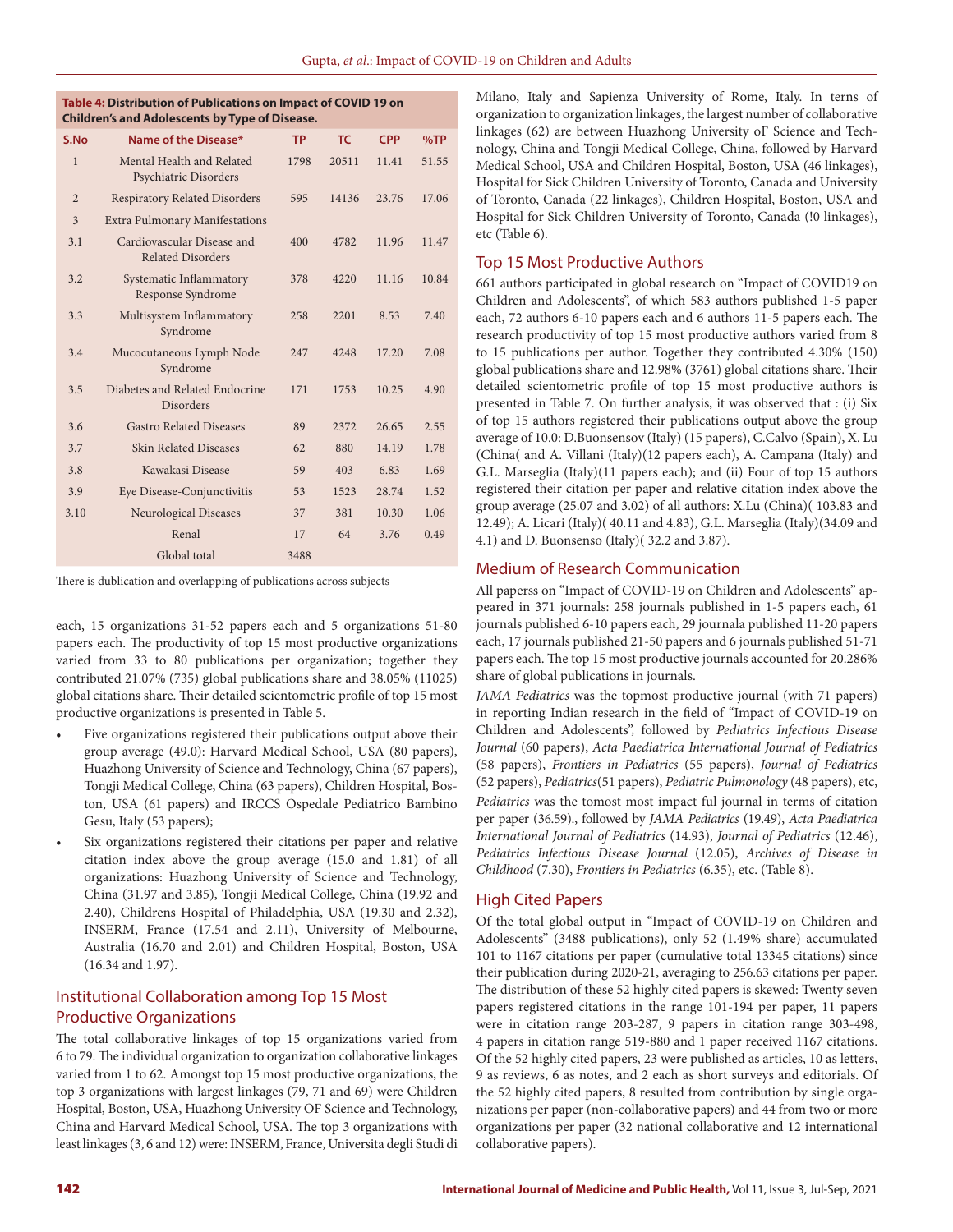| Table 5: Top 15 Most Productive Organizations in Global Research on "Impact of COVID-19 on Children's and Adolescents". |                                                          |           |       |            |                |                |       |            |  |
|-------------------------------------------------------------------------------------------------------------------------|----------------------------------------------------------|-----------|-------|------------|----------------|----------------|-------|------------|--|
| S.No                                                                                                                    | <b>Name of the Organization</b>                          | <b>TP</b> | TC    | <b>CPP</b> | HI.            | <b>ICP</b>     | %ICP  | <b>RCI</b> |  |
| $\mathbf{1}$                                                                                                            | Harvard Medical School, USA                              | 80        | 1142  | 14.28      | 10             | 28             | 35.00 | 1.72       |  |
| $\overline{2}$                                                                                                          | Huazhong University of Science and Technology, China     | 67        | 2142  | 31.97      | 17             | 23             | 34.33 | 3.85       |  |
| $\mathfrak{Z}$                                                                                                          | Tongji Medical College, China                            | 63        | 1255  | 19.92      | 16             | 20             | 31.75 | 2.40       |  |
| $\overline{4}$                                                                                                          | Children's Hospital, Boston, USA                         | 61        | 997   | 16.34      | 10             | 24             | 39.34 | 1.97       |  |
| 5                                                                                                                       | Bambino Gesù Children's Hospital, Italy                  | 53        | 718   | 13.55      | 10             | 21             | 39.62 | 1.63       |  |
| 6                                                                                                                       | <b>INSERM</b> , France                                   | 46        | 807   | 17.54      | 10             | 16             | 34.78 | 2.11       |  |
| 7                                                                                                                       | Hospital for Sick Children University of Toronto, Canada | 46        | 497   | 10.80      | 11             | 32             | 69.57 | 1.30       |  |
| 8                                                                                                                       | University of Toronto, Canada                            | 45        | 179   | 3.98       | 8              | 21             | 46.67 | 0.48       |  |
| 9                                                                                                                       | Sapienza University of Rome, Italy                       | 45        | 263   | 5.84       | 9              | 13             | 28.89 | 0.70       |  |
| 10                                                                                                                      | University of Melbourne, Australia                       | 43        | 718   | 16.70      | $\overline{7}$ | 30             | 69.77 | 2.01       |  |
| 11                                                                                                                      | University College London, U.K.                          | 41        | 589   | 14.37      | 10             | 24             | 58.54 | 1.73       |  |
| 12                                                                                                                      | ThE Childrens Hospital of Philadelphia, USA              | 40        | 772   | 19.30      | 11             | 9              | 22.50 | 2.32       |  |
| 13                                                                                                                      | University of Milan, Italy                               | 39        | 266   | 6.82       | 8              | $\overline{7}$ | 17.95 | 0.82       |  |
| 14                                                                                                                      | Baylor College of Medicine, USA                          | 33        | 439   | 13.30      | 6              | 6              | 18.18 | 1.60       |  |
| 15                                                                                                                      | University of British Columbia, Canada                   | 33        | 241   | 7.30       | 10             | 12             | 36.36 | 0.88       |  |
|                                                                                                                         | Total of 15 organizations                                | 735       | 11025 | 15.00      | 10.2           | 286            | 38.91 | 1.81       |  |
|                                                                                                                         | Global total                                             | 3488      | 28972 | 8.31       |                |                |       |            |  |
|                                                                                                                         | Share of top 15 organizations in global total            | 21.07     | 38.05 |            |                |                |       |            |  |
|                                                                                                                         |                                                          |           |       |            |                |                |       |            |  |

TP=Total Papers; TC=Total Citations; CPP=Citations Per Paper; ICP=International Collaborative Papers; HI=*h*-Index; RCI=Relative Citation Index

| Table 6: Institutional Collaboration among Top 15 Productive Indian Organizations on "Impact of COVID-19 on Children's and Adolescents". |                                                          |                                                                    |                  |  |  |  |  |
|------------------------------------------------------------------------------------------------------------------------------------------|----------------------------------------------------------|--------------------------------------------------------------------|------------------|--|--|--|--|
| S.No                                                                                                                                     | <b>Name of the Organization</b>                          | <b>Number of Collaborative Linkages</b>                            | <b>TCL (NOO)</b> |  |  |  |  |
|                                                                                                                                          | Harvard Medical School, USA                              | $2(2), 3(1), 4(46), 6(1), 7(6), 8(3), 11(1), 12(5), 14(4)$         | 69(9)            |  |  |  |  |
| $\overline{2}$                                                                                                                           | Huazhong University of Science and Technology, China     | 1(2), 3(62), 4(2), 5(1), 11(4)                                     | 71(5)            |  |  |  |  |
| 3                                                                                                                                        | Tongji Medical College, China                            | 1(1), 2(62), 5(1), 11(4)                                           | 68(5)            |  |  |  |  |
| $\overline{4}$                                                                                                                           | Children's Hospital, Boston, USA                         | $1(46), 2(2), 6(2), 7(10), 8(4), 10(3), 12(8), 14(4)$              | 79(9)            |  |  |  |  |
| 5                                                                                                                                        | Bambino Gesù Children's Hospital, Italy                  | $1(1), 2(1), 3(1), 6(2), 9(10), 10(2), 11(2), 13(5)$               | 24(8)            |  |  |  |  |
| 6                                                                                                                                        | <b>INSERM, France</b>                                    | 1(1), 5(2),                                                        | 3(2)             |  |  |  |  |
| 7                                                                                                                                        | Hospital for Sick Children University of Toronto, Canada | $1(6)$ , $4(10)$ , $8(22)$ , $11(3)$ , $12(5)$ , $14(2)$ , $15(9)$ | 57(7)            |  |  |  |  |
| 8                                                                                                                                        | University of Toronto, Canada                            | $1(3), 4(4), 7(22), 11(1), 14(1), 15(10)$                          | 41(6)            |  |  |  |  |
| 9                                                                                                                                        | Sapienza University of Rome, Italy                       | 5(10), 11(1), 13(1)                                                | 12(3)            |  |  |  |  |
| 10                                                                                                                                       | University of Melbourne, Australia                       | 4(3), 5(2), 7(4), 11(5), 14(1)                                     | 15(5)            |  |  |  |  |
| 11                                                                                                                                       | University College London, U.K.                          | $1(1), 2(4), 3(4), 5(2), 7(3), 8(1), 9(1), 10(5), 14(1)$           | 22(9)            |  |  |  |  |
| 12                                                                                                                                       | The Childrens Hospital of Philadelphia, USA              | 1(5), 4(8), 7(5), 14(2)                                            | 20(4)            |  |  |  |  |
| 13                                                                                                                                       | University of Milan, Italy                               | 5(5), 9(1)                                                         | 6(2)             |  |  |  |  |
| 14                                                                                                                                       | Baylor College of Medicine, USA                          | $1(4)$ , 7(2), 8(1), 10(1), 11(1), 12(2), 14(4)                    | 15(7)            |  |  |  |  |
| 15                                                                                                                                       | University of British Columbia, Canada                   | 7(9), 8(10)                                                        | 19(2)            |  |  |  |  |

TCL=Total Collaborative Linkages; NOO=Number of organizations

Among the 52 highly cited papers, China partcipitated in the largest number of papers (22 papers), followed by USA (18 papers), Italy and U.K. (5 papers each), Taiwan (3 papers), Australia, Austria, France, Hong Kong, Spain and Sweden (2 papers each), Belgium, Bulgaria, Canada, Germany, Israel, Singapore, Slovenia and Switzerland (1 papers each). The 52 high cited papers involve 306 organizations and 562 authors. These 52 highly papers appeared across 36 journals, of which 5 papers each were published in *New England Journal of Medicine* and *JAMA* 

*Pediatrics*, 3 papers each in *JAMA-Journal of the American Medical Association* and *Lancet Child and Adolescent Health*, 2 papers each in *Acta Paediatrica, Circulation, The Lancet and Pediatrics*, 1 paper each in 28 other journals.

# **SUMMARY AND CONCLUSION**

Using quantitative and qualitative indicators, the present paper provides a bibliometric assessment of global literature (3488 records) on "Impact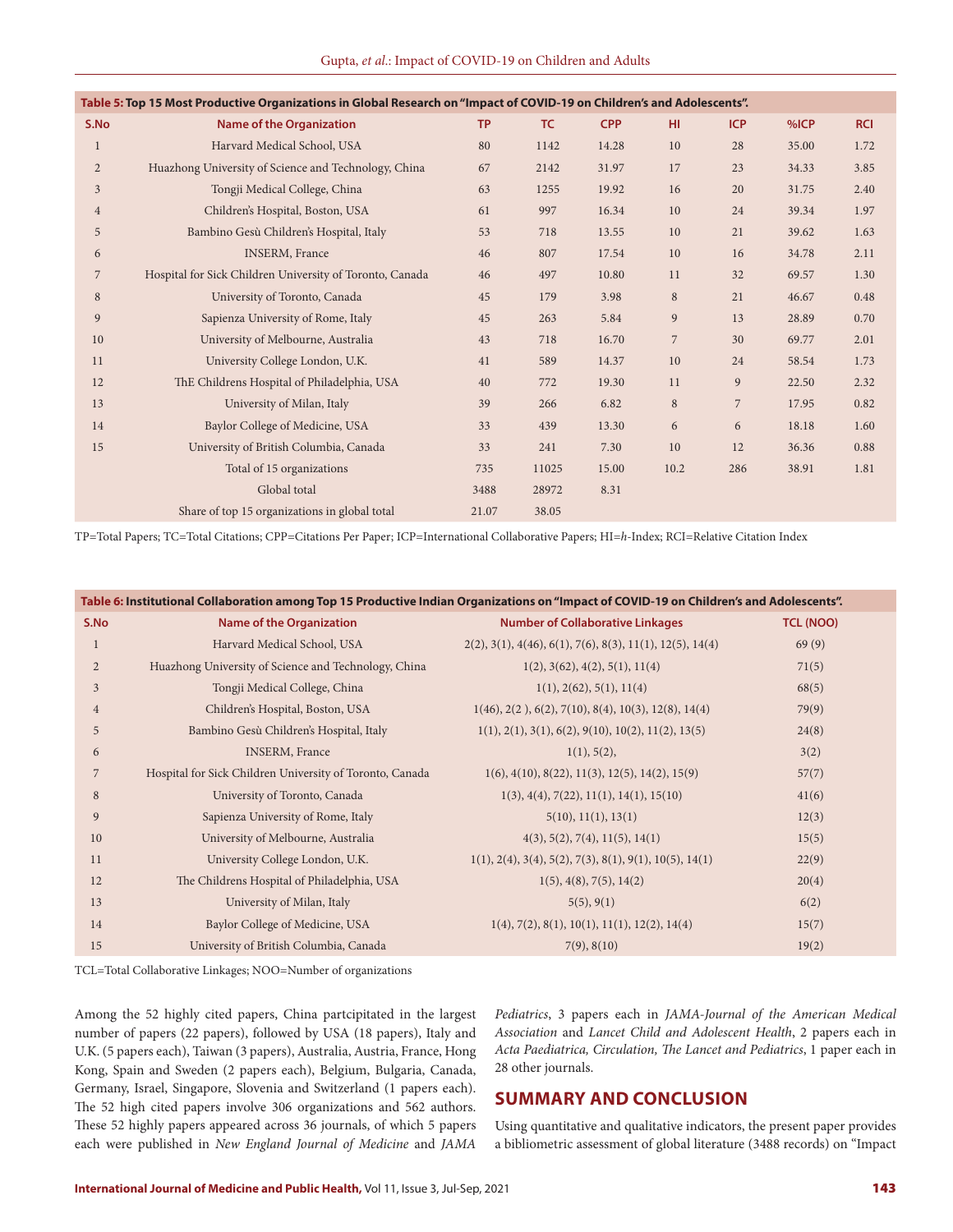| Table 7: Top 15 Most Productive Authors in "Impact of COVID 19 on Children' and Adolescents". |                              |                                                          |           |           |            |                |                |       |            |
|-----------------------------------------------------------------------------------------------|------------------------------|----------------------------------------------------------|-----------|-----------|------------|----------------|----------------|-------|------------|
| S.No                                                                                          | Name of the<br><b>Author</b> | <b>Affiliation of the Author</b>                         | <b>TP</b> | <b>TC</b> | <b>CPP</b> | HI.            | <b>ICP</b>     | %ICP  | <b>RCI</b> |
| $\mathbf{1}$                                                                                  | D.Buonsenso                  | The Gemelli University Hospital, Italy                   | 15        | 483       | 32.20      | 5              | 6              | 40.00 | 3.87       |
| $\overline{2}$                                                                                | C.Calvo                      | La Paz University Hospital, Spain                        | 12        | 218       | 18.17      | $\overline{4}$ | $\overline{2}$ | 16.67 | 2.19       |
| $\mathfrak{Z}$                                                                                | X.Lu                         | Huazhong University of Science and Technology, China     | 12        | 1246      | 103.83     | $\overline{7}$ | $\overline{3}$ | 25.00 | 12.49      |
| $\overline{4}$                                                                                | A.Villani                    | Bambino Gesù Children's Hospital, Italy                  | 12        | 173       | 14.42      | 5              | $\mathbf{1}$   | 8.33  | 1.73       |
| 5                                                                                             | A.Campana                    | Bambino Gesù Children's Hospital, Italy                  | 11        | 249       | 22.64      | 5              | $\overline{2}$ | 18.18 | 2.72       |
| 6                                                                                             | G.L.Marseglia                | Policlinico San Matteo, Italy                            | 11        | 375       | 34.09      | 5              | $\overline{0}$ | 0.00  | 4.10       |
| 7                                                                                             | L.Provenzi                   | University of Pavia, Italy                               | 10        | 16        | 1.60       | $\mathfrak{Z}$ | $\Omega$       | 0.00  | 0.19       |
| 8                                                                                             | R.Borgatti                   | University of Pavia, Italy                               | 9         | 15        | 1.67       | $\overline{3}$ | $\overline{0}$ | 0.00  | 0.20       |
| 9                                                                                             | E.H. Choi                    | Seoul National University, South Korea                   | 9         | 113       | 12.56      | $\overline{4}$ | $\mathbf{1}$   | 11.11 | 1.51       |
| 10                                                                                            | A.Licari                     | University of Pavia, Italy                               | 9         | 361       | 40.11      | 5              | $\overline{0}$ | 0.00  | 4.83       |
| 11                                                                                            | D.Andina                     | Niño Jesús University Children's Hospital, Spain         | $\, 8$    | 138       | 17.25      | $\overline{3}$ | $\overline{0}$ | 0.00  | 2.08       |
| 12                                                                                            | Z.A.Bhutto                   | Hospital for Sick Children University of Toronto, Canada | 8         | 127       | 15.88      | 3              | $\overline{7}$ | 87.50 | 1.91       |
| 13                                                                                            | M.Ceyhan                     | Ankara Numune Education and Research Hospital, Turkey    | 8         | 11        | 1.38       | $\mathbf{1}$   | $\overline{0}$ | 0.00  | 0.17       |
| 14                                                                                            | S. Esposito                  | University of Parma, Italy                               | 8         | 109       | 13.63      | 3              | $\overline{0}$ | 0.00  | 1.64       |
| 15                                                                                            | K.G.Friedman                 | Harvard Medical School, USA                              | 8         | 127       | 15.88      | $\overline{4}$ | $\overline{3}$ | 37.50 | 1.91       |
|                                                                                               |                              | Total of top 15 authors                                  | 150       | 3761      | 25.07      | $\overline{4}$ | 25             | 16.67 | 3.02       |
|                                                                                               |                              | Global total                                             | 3488      | 28972     | 8.31       |                |                |       |            |
|                                                                                               |                              | Share of top 15 authors in global total                  | 4.30      | 12.98     |            |                |                |       |            |
|                                                                                               |                              |                                                          |           |           |            |                |                |       |            |

TP=Total Papers; TC=Total Citations; CPP=Citations Per Paper; ICP=International Collaborative Papers; HI=*h*-Index; RCI=Relative Citation Index

| Table 8: Top 15 Most Productive Journals in "Impact of COVID-19 on<br><b>Children and Adolescents".</b> |                                                                      |           |           |            |  |  |  |
|---------------------------------------------------------------------------------------------------------|----------------------------------------------------------------------|-----------|-----------|------------|--|--|--|
| S.No                                                                                                    | Name of the Journal                                                  | <b>TP</b> | <b>TC</b> | <b>CPP</b> |  |  |  |
| $\mathbf{1}$                                                                                            | <b>JAMA</b> Pediatrics                                               | 71        | 1384      | 19.49      |  |  |  |
| $\overline{2}$                                                                                          | Pediatrics Infectious Disease Journal                                | 60        | 723       | 12.05      |  |  |  |
| 3                                                                                                       | Acta Paediatrica International Journal of<br>Pediatrics              | 58        | 866       | 14.93      |  |  |  |
| $\overline{4}$                                                                                          | <b>Frontiers in Pediatrics</b>                                       | 55        | 349       | 6.35       |  |  |  |
| 5                                                                                                       | Journal of Pediatrics                                                | 52        | 648       | 12.46      |  |  |  |
| 6                                                                                                       | Pediatrics                                                           | 51        | 1866      | 36.59      |  |  |  |
| $\overline{7}$                                                                                          | Pediatric Pulmonology                                                | 48        | 285       | 5.94       |  |  |  |
| 8                                                                                                       | International Journal of Environmental<br>Research and Public Health | 45        | 85        | 1.89       |  |  |  |
| 9                                                                                                       | Journal of Adolescent Health                                         | 45        | 273       | 6.07       |  |  |  |
| 10                                                                                                      | <b>Indian Pediatrics</b>                                             | 44        | 225       | 5.11       |  |  |  |
| 11                                                                                                      | Pediatric Blood and Cancer                                           | 42        | 240       | 5.71       |  |  |  |
| 12                                                                                                      | Child Abuse and Neglect                                              | 34        | 94        | 2.76       |  |  |  |
| 13                                                                                                      | Journal of Pediatrics and Child Health                               | 34        | 83        | 2.44       |  |  |  |
| 14                                                                                                      | Archives of Disease in Childhood                                     | 33        | 241       | 7.30       |  |  |  |
| 15                                                                                                      | Indian Journal of Paediatrics                                        | 33        | 154       | 4.67       |  |  |  |
|                                                                                                         | Total of 15 journals                                                 | 705       | 7516      | 10.66      |  |  |  |
|                                                                                                         | Global total                                                         | 3476      |           |            |  |  |  |
|                                                                                                         | Share of top 15 journals in gobal total                              | 20.28     |           |            |  |  |  |

of COVID-19 on Children and Adolescents" based on indexed publications in Scopus database covering 2020-21 period.. The global publications on this theme averaged 8.31 citations per paper. Only 1.49% share (52 papers) of the global publications on this subject received funding support from various national and international research agencies and averaged 256.63 citations per paper.

Although 145 countries participitated in global research on "Impact of COVID-19 on Children and Adolescents", but the combined output of top 10 most productive countries alone accounts for 85.21% share and more than 100% share of global publications and citations output. On one hand, USA, U.K., Italy and China contributed the global publication share of 26.98%, 11.41% and 10.92% respectively, but on the other hand China (3.16), U.K (1.28), USA(1.27) and France (1.22) registered comparatively higher relative citation index among top 10 countries. The share of international collaborative papers in global output varied from 13.60% to 61.29%, with average value as 33.48% during 2020-21. Top 10 countries have strong collaborative linkages among themselves with USA-Canada having the strongest collaborative linkages (63 linkages), followed by USA – U.K. (59 linkages), USA-Canada (41 linkages), U.K. - Italy (37 linkages), USA-China (37 linkages), usa-Italy (34 linkages), U.K.-Spain (31 linkages), etc

Medicine contributed the largest share (83.89%) to gobal publications output on on "Impact of COVID-19 on Children and Adolescents', followed by Psychology (10.24%), Social sciences (7.68%), and other five subjects contributing less than 5.0% (from 1.58% to 4.90%). The major focus of global research on "Impact of COVID-19 on Cildren and Adolescents" has been on mental health related disorders (51.55%), followed by respiratory related disorders (17.06%) and the rest on extrapulmonary manifestions of COVID-19 disease.

The 412 organizations and 661 authors participated in global research on this theme, with the top 15 most productive organizations and authors